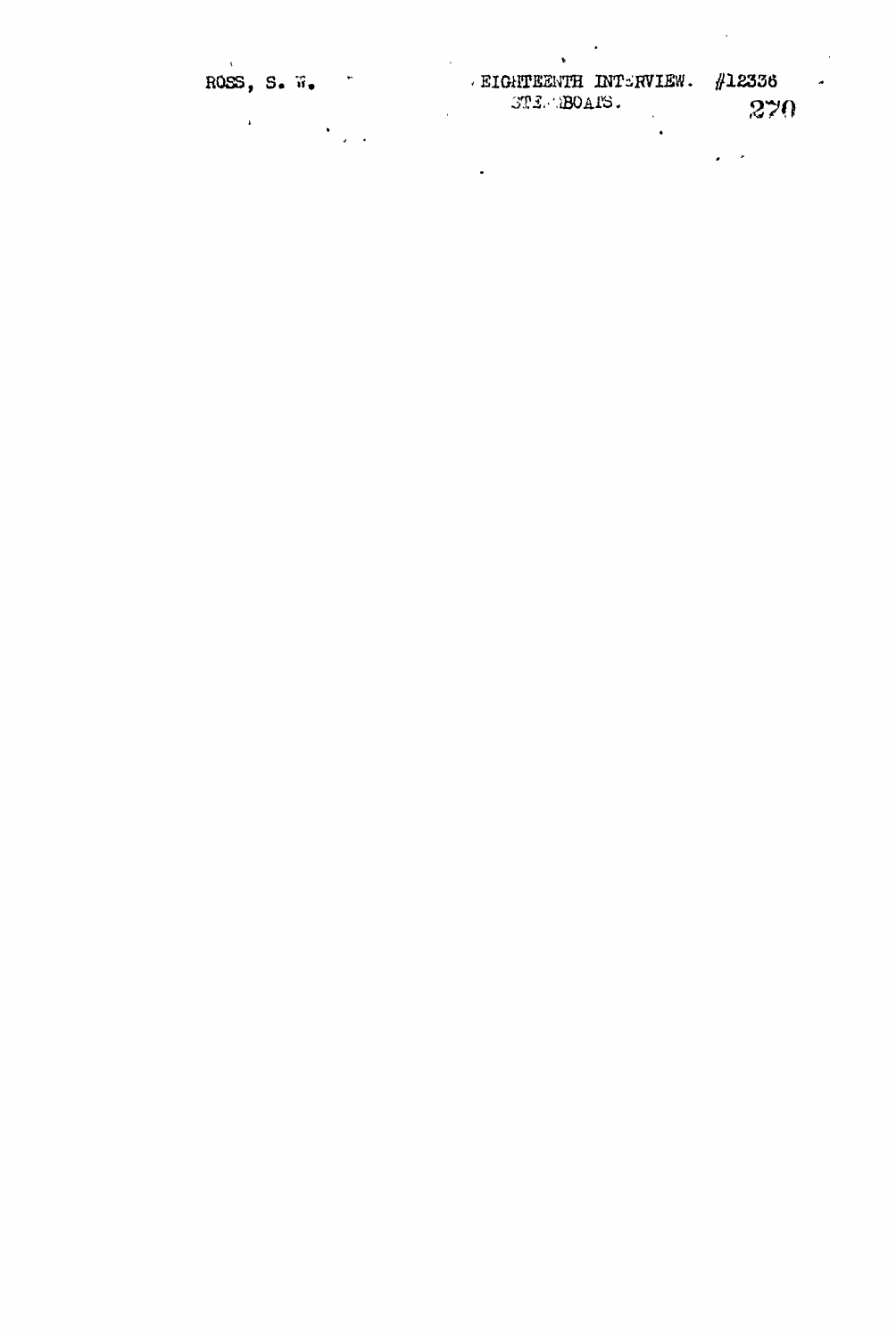## ROSS, S. W. INTERVIEW. 12336

Elizabeth Ross, Investigator November 29.1937

> Interview with S. W. Ross Park Hill, Oklahoma.

Boats had Names. *<^*

There were two boats on the Illinois River during the eighteen hundreds which had distinctive names. One of these boats, the larger of the two, was a ferry boat which once plied the river near the confluence of the Barren Fork with the larger stream. The ferry boat, composed of  $y$ ellow pine lumber, was built by George Keys, Senior, and was the property of Riley Keys, Junior, who lived in the vicinity of the present hamlet of Welling in Cherokee County. This ferry boat was  $\mathcal{F}$  is a set of  $\mathcal{F}$ -given the name of the "Ada Archer" by its owner.

At the time Mi. s Ada Archer, member of a prominent family of the Cherokee Nation, was a member of the faculty of the Cherokee National Female Feminary, then situated in the Park Hill locality. The ferry boat was operited for several years at intervals.

The smaller boat was named the "D. H. Ross," for the editor of the "Ch<sub>"</sub> rokee Advocate" at Tahlequah. It was a skiff in which Caleb W. Starr, a compositor in the office of the *t* Cherokee National Newspaper<sub>,</sub> and Samuel Schable, a German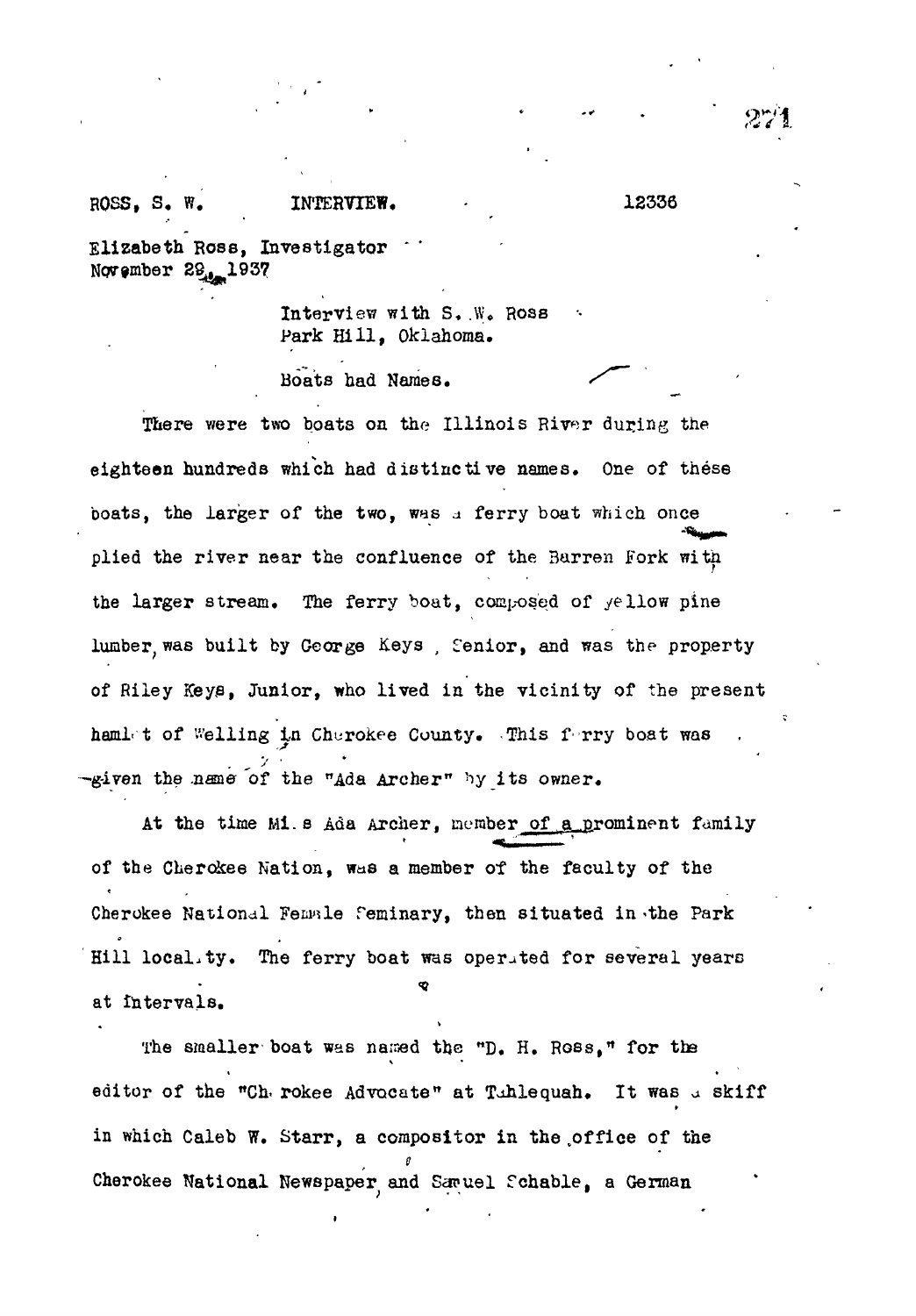$ROS$ ,  $S$ .  $W$ .

**v i<sup>1</sup>**

**. v;**

## $INTERVIEW.$  12336

2

shoemaker of Tahlequah, made a trip down the Illinois into the Arkansas, and down that stream to the city of Fort Smith, Arkansas. *:* <

The "D, H. Poss" was launched one morning at the old May party grounds on the bank of the Illinois, some two miles southeast of Tahlequah. The occupants of the skiff reached their destination in safety after spending a night in camp on the bank of the Illinois,' some distance above the confluence of the Illinois with the Arkansas, near the present town of Gore. A full account of the trip was printed in the Cherokee Advocate. When they cs-ped for the night the travelers by water roasted some fish which they had encased. in tenacious mud and placed in the fire. After reaching the Arkansas they made easy progress to Fort Smith, landing at the .foot of Garrison Avenue. There was as yet no railroad connection with the Arkansas City and consequently the stream was not bridged. Those who visited Fort Smith in pehicles or horseback were ferried across.

No one familiar with long past history of traveling down the Illinois ever recalled that any other boats on that stream bore distinctive names. There were some boats upon